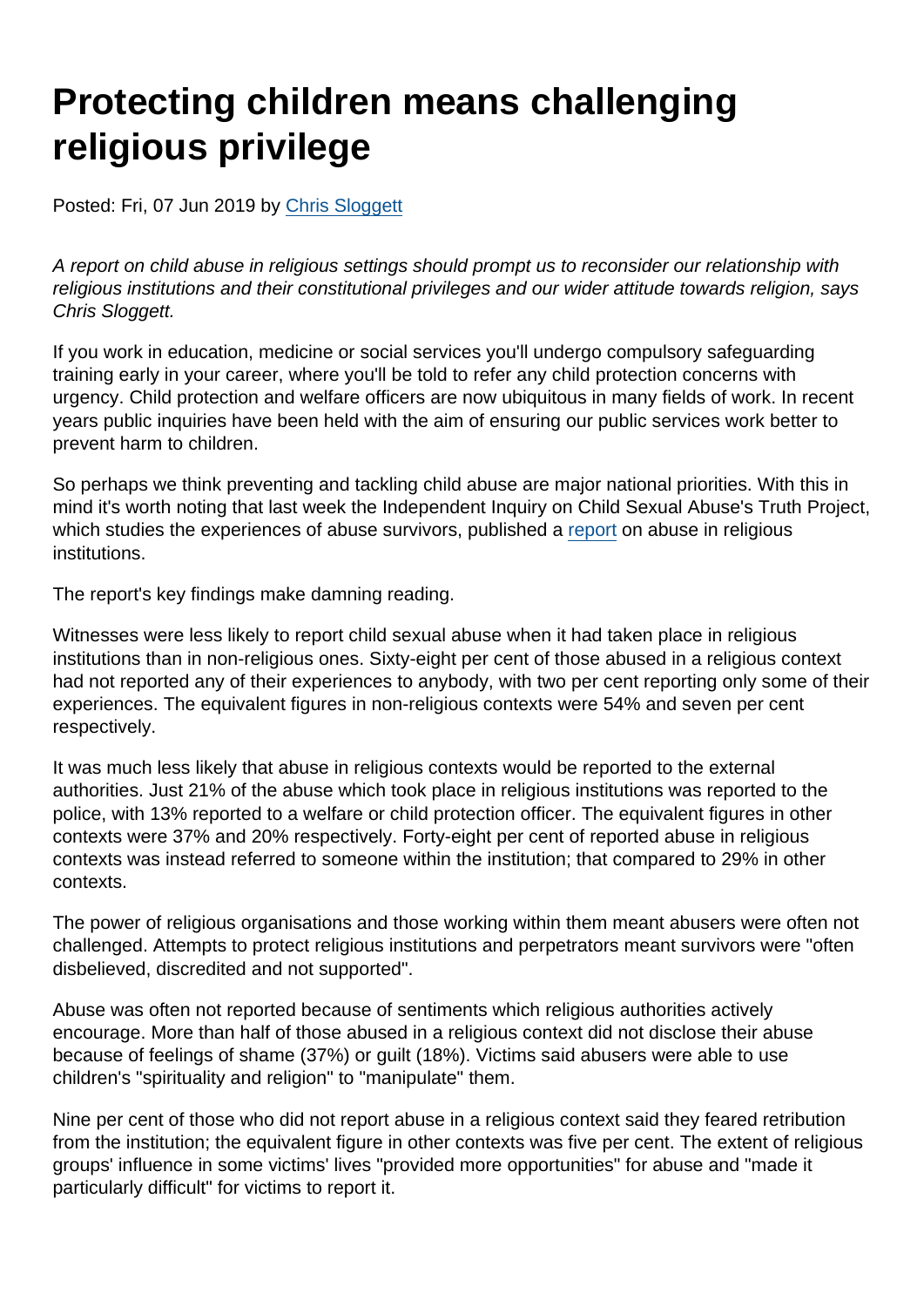These findings implicate major religious institutions, which are often resistant to changes which would curb their own authority but protect victims. Both the [Catholic Church](https://www.secularism.org.uk/opinion/2018/06/the-seal-of-the-confessional-and-child-abuse-a-religious-privilege-too-far) and the [Church of](https://www.theguardian.com/world/2019/may/08/c-of-e-abuse-survivors-dismayed-as-seal-of-confessional-upheld) [England](https://www.theguardian.com/world/2019/may/08/c-of-e-abuse-survivors-dismayed-as-seal-of-confessional-upheld), for instance, are currently opposing efforts to ensure information about abuse is passed on to the police when it is reported in the confessional. In a blog for [Jewish News](https://blogs.timesofisrael.com/the-recent-iicsa-report-into-child-sexual-abuse-rings-true/) this week Yehudis Goldsobel, from the charity [Migdal Emunah,](https://migdalemunah.org.uk/) highlighted the lack of "infrastructure" for dealing with safeguarding concerns "when the school, synagogue and home life become too entwined".

With religious groups unlikely to tackle the problem on their own, we must reconsider the official privileges we grant them. Protecting children is a difficult task: experts will grapple with imperfect solutions, and constitutional reform would only be an indirect tool in these efforts. But under Britain's current constitutional settlement, it remains a radical idea to suggest that institutions which cover up abuse should not be given state patronage.

Consider the message that removing the automatic right of 26 bishops to sit in the House of Lords would send. Consider the message that ending the Church of England's role at the head of our national ceremonies would send. Consider the message that ending the requirement on the head of state to be a member of the C of E would send. Consider the message that politicians could send if they considered religious groups' record on child protection before [engaging with them.](https://www.secularism.org.uk/opinion/2017/08/newcastle-whats-faith-got-to-do-with-it) Those in religious and non-religious settings would be told that no individual or institution is too powerful to be held to account for facilitating serious crimes.

But these findings should also prompt us to reconsider our deferential attitude towards religion more generally. The IICSA report highlights the damage done by the power and "reverence" granted to religious groups. But these groups are only powerful because we assume their position or religious orientation grants them access to particular moral insights.

We allow them to run thousands of state-funded schools because we assume religion, religious groups and religious leaders are by definition worthy of respect. This is despite the fact that faith schools are [inculcating](https://www.secularism.org.uk/news/2018/05/most-faith-schools-distorting-sex-education-nss-study-finds) some of the same damaging feelings about natural sexual urges that are highlighted in the IICSA report.

We leave the victims of abuse fearing retribution because we fail to hold religious institutions to the same standards as any other. We accept the religious groups' empty reassurances that they are tackling the problem because we do not want to face the consequences of challenging them. We fear pointing out that religious doctrines, traditions and hierarchies make abuse and its cover-up more likely. Perhaps also we fear facing up to the discombobulating reality that organisations which have wielded extraordinary power for centuries have often used it for ill.

We must be prepared to challenge these assumptions. We must ask ourselves: are we really prepared to make child protection a top priority, no matter what the context? Or are we too paralysed by fear of challenging religious privilege?

## Chris Sloggett

Chris Sloggett is a former head of communications at the National Secular Society. The views expressed in our blogs are those of the author and may not necessarily represent the views of the NSS. Follow Chris on Twitter: [@ChrisSloggett](https://twitter.com/ChrisSloggett)